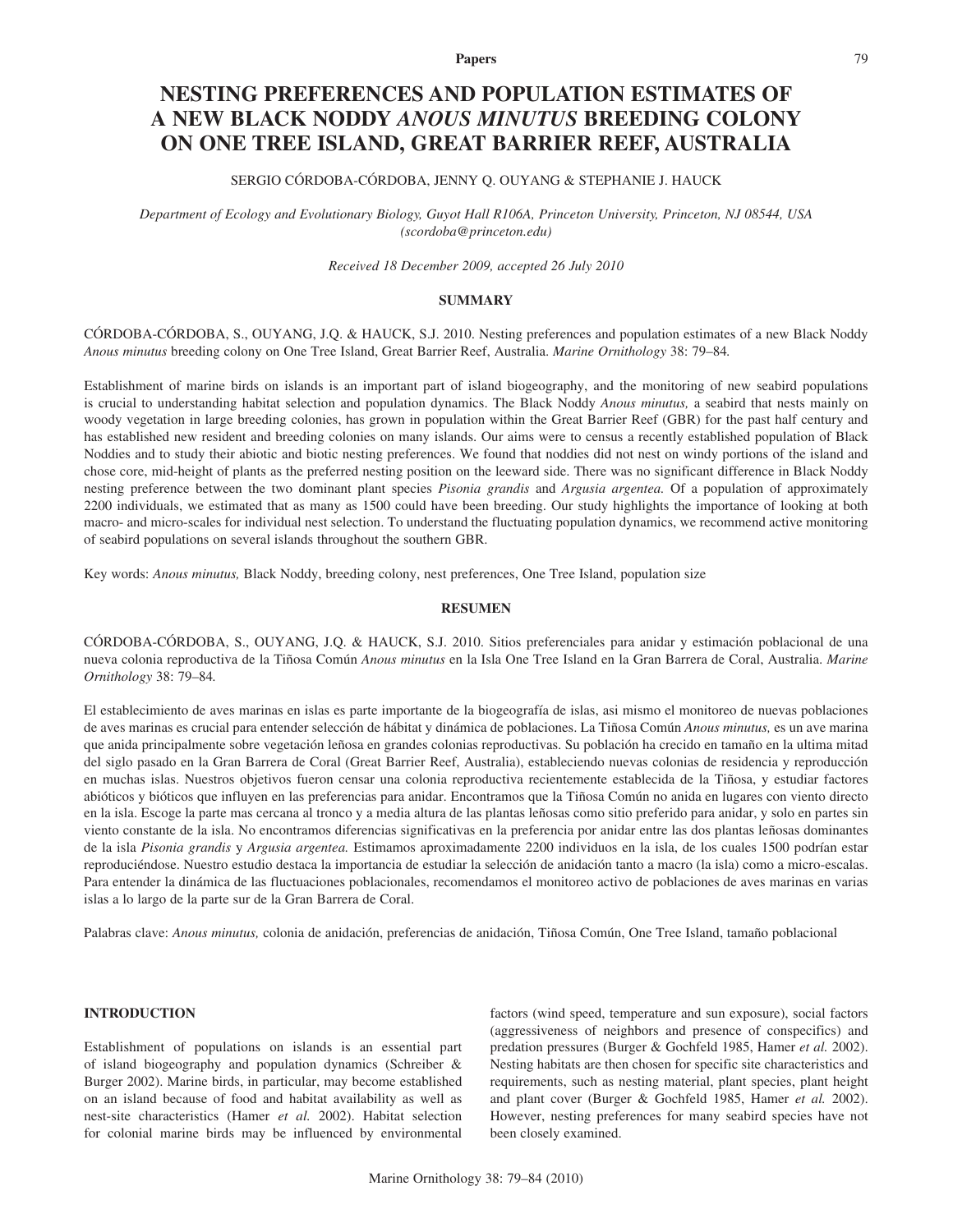Black Noddies *Anous minutus* are colonial nesters and surfacefeeders that tend to forage close to shore (del Hoyo *et al.* 1996, Gauger 1999). They are found mainly on oceanic and offshore islands in the tropical waters of the Pacific and Atlantic Oceans (del Hoyo *et al.* 1996). Successful breeding depends on finding suitable islands with trees and bushes to nest on (del Hoyo *et al.* 1996). Population estimates for several islands within the southern Great Barrier Reef (GBR) show that *A. minutus* is one of the most abundant species and that the southern GBR is one of its most important breeding areas (Dyer *et al.* 2005). Population estimates for Heron Island show that the population of Black Noddies has increased since the middle of the last century (Ogden 1993a, Dyer *et al.* 2005). Although Black Noddies have been studied on several islands, they were not known to breed on One Tree Island (OTI) (19 km from Heron Island) earlier than 1980 (Domm & Recher 1973, Langham 1986). Hence, their establishment on OTI provides an opportunity to understand how nesting preferences may evolve in a recently formed colony.

Nest selection on individual trees or particular plant species has important implications for Noddy reproductive success. For example, breeding pairs are affected by environmental factors (cyclones, rain and wind) (Langham 1986, Ogden 1993b, Hulsman *et al.* 1997) and predation (Braithwaite 1973, Langham 1986, Congdon 1991). Although many studies have looked at Noddy nesting preferences for particular species of plants, no one to our knowledge has characterized nest selection among individual plants. Furthermore, Noddies nest on many different species of plants, but the reason for their preference for some plants over others is unclear. *Celtis paniculata* and *Ficus opposita* are preferred over *Pisonia grandis* although the latter is the most abundant tree species on many islands where Black Noddies nest (Jahnke 1975, Hulsman *et al.* 1984). Other plant species such as *Argusia argentea* are rarely, if ever, used by Black Noddies (Braithwaite 1973, Dale *et al.* 1984, Hulsman *et al.* 1984, Barnes & Hill 1989). On OTI however, *P. grandis* and *A. argentea* are the most common species available for nesting Noddies. *P. grandis* is a shade-intolerant tree that grows mainly on islands and, because of its brittle wood and branches prone to damage by storms and cyclones, in areas protected from prevailing winds. In such areas, it may form dense stands and a closed canopy (Cribb 1969, Heatwole *et al.* 1981, Walker 1991). *A. argentea* is a woody halophytic shrub that grows on islands, usually close to the water line, and generally on beaches, forming a peripheral line of vegetation on islands (Heatwole *et al.* 1981, McDonald 2005).

Since Black Noddies have recently established a breeding population on OTI, they provide an ideal opportunity to study a population small enough to record data for a high proportion of the breeding birds in order to determine their nesting preferences. The goals of this study were: (1) to determine whether Black Noddies select the leeward or windward sides of the island to breed; (2) to describe nest-site characteristics for an incipient breeding colony; (3) to compare nestsite selection for different woody plant species; and (4) to estimate population and breeding numbers for One Tree Island.

# **STUDY AREA**

One Tree Island (23°31′S, 152°06′E) is in the Capricorn Group Section at the southern end of the Great Barrier Reef, Australia (Heatwole *et al.* 1981, see Figure 1). It is 80 km east of the mainland, and its nearest neighbor is Heron Island (Heatwole *et*  *al.* 1981). It is located on the southeast corner of the One Tree Reef, where it is exposed to prevailing winds, with the southern corner receiving direct southeasterly winds (Heatwole *et al.* 1981). The 4.93 ha island is a shingle coral cay of coarse coralline rubble with scattered vegetation and almost no sand (Domm & Recher 1973, Flood 1977, Heatwole *et al.* 1981). The island has five main pockets of woody vegetation composed of *Pisonia, Argusia* and *Pandanus* spp. All woody plant patches of *Pisonia* and *Pandanus* are below 5 m in height, which is smaller than woody plants of other surrounding islands. Several seabirds breed on the island, including 6 species of terns and the silver gull (Domm & Recher 1973, Hulsman 1973, 1974, 1977, Heatwole *et al.* 1981).

# **METHODS**

We studied Noddy habitat selection by evaluating nest placement on woody plants on the northern and southern parts of the island, where it was possible to conduct research without disturbing other breeding seabirds. The northern part of the island (leeward, where the research station was located) is more protected from winds, whereas the southern part faces direct prevailing winds. At the leeward site, *A. argentea* and *P. grandis* plants were randomly sampled along the research station trails; at the windward site, plants were sampled along the coastline starting from the middle southwest of the island and proceeding toward the southern tip. On the leeward side, both plant species were found and sampled, but only *Argusia* shrubs were sampled on the windward side.

Data were collected in January 2008. For each *Pisonia* and *Argusia* plant sampled, the following were recorded: presence of nests, plant species, total height and plant diameter (measured with a diameter tape just above the basal root expansion and below the multiple trunk divergence). All Black Noddy nests found in a plant were recorded and used in the analysis. For each nest, vertical position



**Fig. 1.** Map of study site and vegetation zones of One Tree Island. Hatched areas indicate *Pisonia* groves, areas of large dots a *Pandanus* grove, and open outline *Argusia* shrubs. Shaded rectangles are buildings. Finely dashed circle indicates the leeward study site and thick dashed lined circles indicate the windward study sites (modified from Heatwole *et al.* 1981).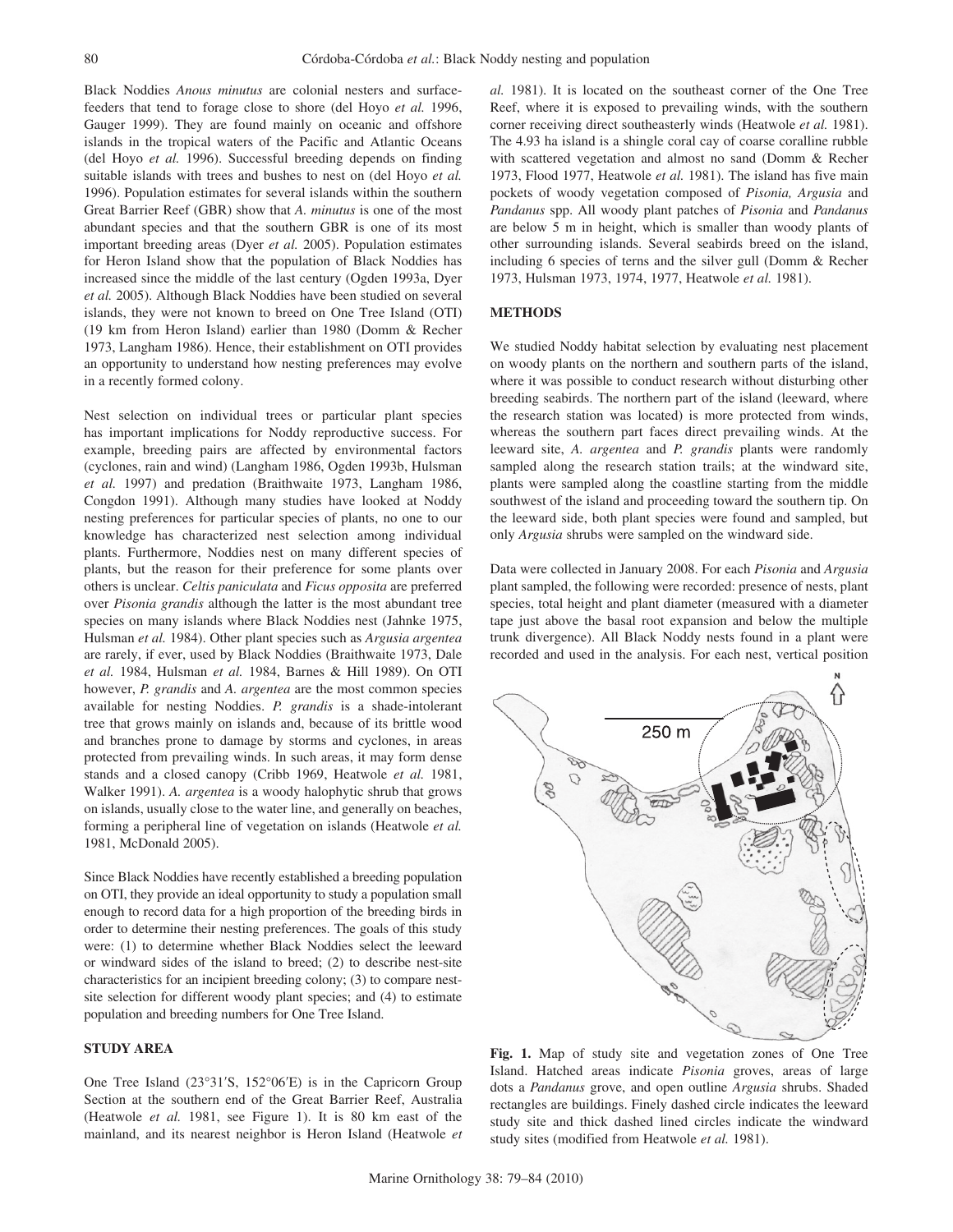(in centimeters above ground) was recorded. We normalized vertical nest position (nest height/plant height) because relative nest placement within the vegetation is more important than nest height alone. Horizontal position was also recorded as the distance from the center of the plant. It was categorized as "core" (from trunk to 1/3 of the canopy radius), "intermediate" (1/3 to 2/3 of the canopy radius from trunk) or "exterior" (2/3 to outermost part of the canopy radius).

Relationships between plant characteristics and nests were explored using Pearson's correlation coefficient and simple linear regression analysis. Differences in nest position, normalized plant height and nest dimension between the two plant species were analyzed using Kruskal-Wallis analysis of variance (K-W test) (Siegel & Castellan 1988).

To estimate populations of Black Noddies, we performed an independent census of all roosting adult birds, juveniles, chicks and eggs on all shrubs and trees near the research station. We estimated total surface area of woody vegetation where birds were nesting or roosting or both. The surveyed area included pockets of *Pisonia* trees and most vegetation on the northern part of the island, and excluded the *Pandanus* grove and *Argusia* plants on the eastern and southern part of the island, where no nests were recorded. Woody area was estimated for 2008 by field-checking the current vegetation boundaries with the most recently published map: *Great Barrier Reef Mapping Capricorn Section Sheet DA, One Tree Island, Queensland 1:2500* (1982). We obtained a rough estimate of the density of birds per square meter of woody vegetation from the census, which was extrapolated to the total area of occupied woody vegetation. The breeding population, counted as breeding adult pairs, was independently estimated from the number of active nests found in the census, each containing a juvenile, chick or egg.

# **RESULTS**

We found that Noddies not only preferentially nested in different locations on an island, but also selected different locations within a plant. Our study shows for the first time the importance of



**Fig. 2.** Plant height and basal diameter for both *Argusia* and *Pisonia* plants on the leeward and windward sides of the island. Lines reflect regression scores for each location: leeward site is best represented by a linear regression line and windward site is best represented by a log-linear regression line.

examining nest-site selection within individual plants, rather than nest-site selection for particular plant species.

#### **Windward vs. leeward island nest placement**

We found no nests on the windward part of the island (*Argusia* was the only available plant,  $n = 37$ ). On the leeward part, near the research station, Black Noddy nests were found on 29% of the *Argusia* plants randomly sampled (n = 21) and on 66.7% of the *Pisonia* plants sampled (n = 24).

At the leeward site, where plants are protected from direct prevailing winds, plant height has a positive linear relationship with basal diameter, and plants are characterized by proportional growth. By contrast, at the windy southern site, plant height has a log-linear relationship with basal diameter; plants are stunted, with larger basal diameters in proportion to plant height (leeward linear  $R^2 = 0.73$ ,  $F_{1,53} = 144.67$ ,  $P < 0.0001$ ; windward log-linear  $R^2 = 0.67$ ,  $F_{1,35} = 75.10$ ,  $P < 0.0001$ ) (Fig. 2).



**Fig. 3.** Nest presence on *Argusia* and *Pisonia* plants in relation to plant height and basal diameter.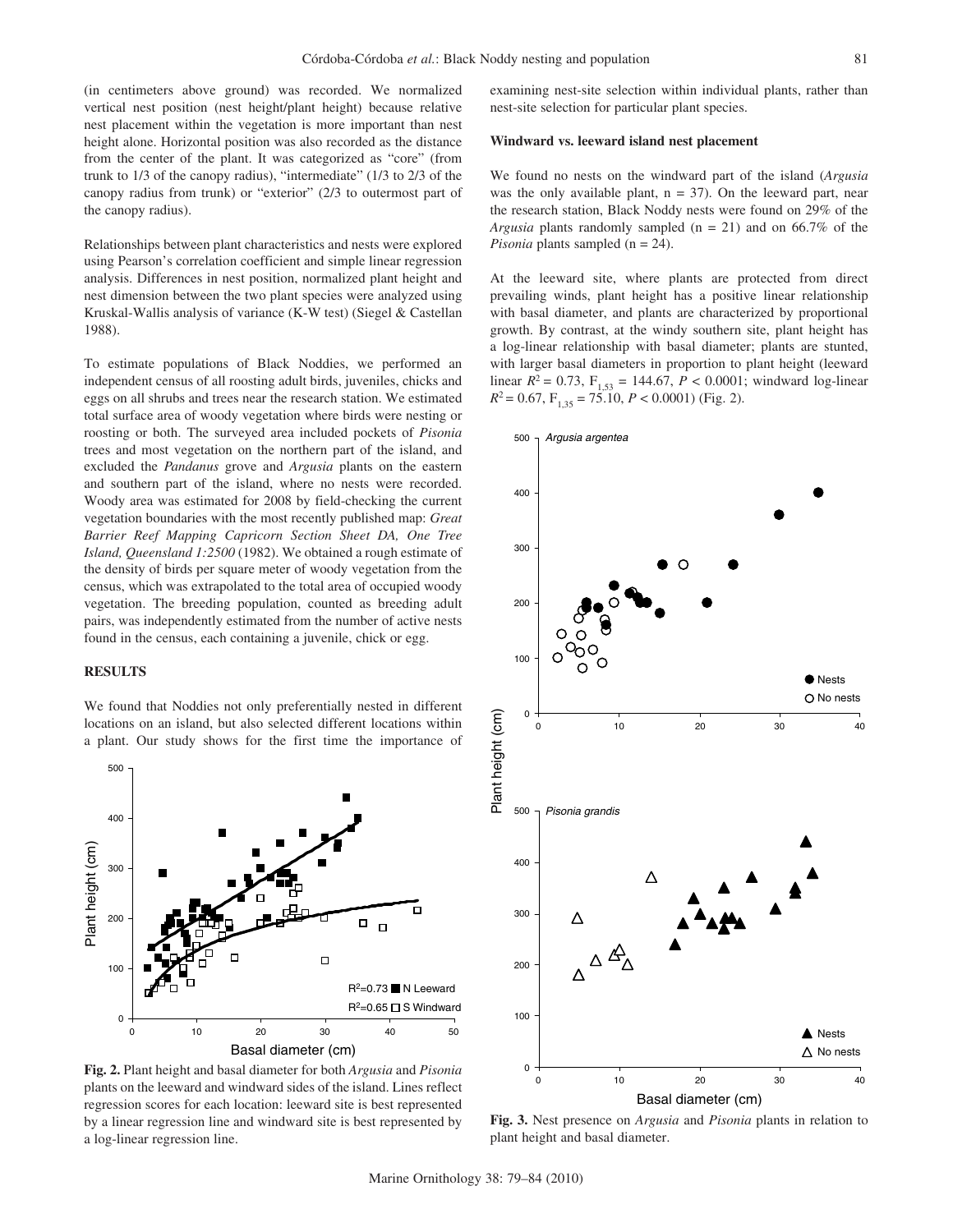### **Nest placement and vegetation**

The only plants with nests were found on the leeward side of the island. Noddies placed nests on larger plants, but not all available tall plants had nests. Of the plants sampled  $(n = 55)$ , 58% had at least one nest (31 *Argusia,* 16 with nests; 24 *Pisonia,* 16 with nests). The average height of woody plants sampled was 191.7 cm  $\pm$  12.8 cm (standard error) ( $n = 31$  *Argusia*) and 290.8 cm  $\pm$  13.8 cm (standard error) (n = 24 *Pisonia*). Nests were found only on plants above 160 cm, and the highest plant recorded reached 440 cm (Fig. 3).

Noddies selectively nested at distinct vertical zones, which were similar for both plant species. Noddies placed nests in *Argusia* shrubs at heights greater than 160 cm, but placed nests in *Pisonia* plants only at heights greater than 240 cm (Fig. 3). Black Noddies placed their nests at the same average height in both plant species (K-W test1 = 1.63, *P* > 0.20, *Argusia* nests = 283, *Pisonia* nests = 168). Vertical nest position for both plants was around the average normalized nest height of 0.56. Also, 91% of the nests recorded (n = 451 in 32 plants) were placed at a normalized nest height between 0.28 and 0.82, indicating that breeding pairs tend to avoid near-ground or very high canopy exposure.

Horizontal nest position differed among the core (C), intermediate (I) and exterior (E) parts of the woody plants studied when accounting for normalized nest height (K-W test<sub>2</sub> = 46.65, *P* < 0.001,  $n_c = 110$ ,  $n_1 = 123$ ,  $n_E = 218$ ). Nests were placed significantly higher in the core area than in the exterior area of both plant species. However, for *Pisonia,* nests were placed at relatively the same height for intermediate and exterior horizontal positions (Table 1), possibly reflecting differences in plant branching architecture.

#### **Plant species and Noddy nests**

Although we found nests at all available heights, Noddies tended to place nests toward the core of the plant (Fig. 4). When only a few nests were found in a plant, they were preferentially placed toward the core of the plant, and this was true for both species. As more nests were placed, they filled up the higher portions of the plant, excluding the upper extreme. Nest placement in the lower portion of the plant differed between species: in *Pisonia,* as more nests were placed, the lower height was filled slowly from the average normalized nest height toward the ground until 70% of the plant height had at least one nest. In *Argusia* plants, the lower half was filled even when there were very few nests on the plant, but the lowest portions of the plant were not used until almost 90% of the plant height had at least one nest.

| <b>TABLE 1</b><br><b>Horizontal position of Black Noddy Anous minutus</b><br>nests on two plant species |                                                                      |                                                                                                        |          |                                |
|---------------------------------------------------------------------------------------------------------|----------------------------------------------------------------------|--------------------------------------------------------------------------------------------------------|----------|--------------------------------|
|                                                                                                         | Horizontal nest position,<br>average normalized nest height $\pm$ SE |                                                                                                        |          |                                |
| <b>Plant</b><br>species                                                                                 | Core                                                                 | <b>Intermediate</b>                                                                                    | Exterior | Kruskal-<br><b>Wallis test</b> |
| Argusia<br>argentea                                                                                     |                                                                      | $0.66 \pm 0.016$ $0.62 \pm 0.015$ $0.49 \pm 0.014$<br>$(n = 68)$ $(n = 75)$ $(n = 140)$ $P < 0.001$    |          | 50.3.                          |
| Pisonia<br>grandis                                                                                      |                                                                      | $0.60 \pm 0.024$ $0.53 \pm 0.021$ $0.53 \pm 0.018$<br>$(n = 42)$ $(n = 48)$ $(n = 78)$ $0.2 < P < 0.5$ |          | 6.21,                          |

The total number of nests found in each plant species differed with the size of the plant (*Argusia*  $R = 0.85$ ;  $F_{1,14} = 32.39$ ,  $P < 0.0001$ ; *Pisonia*  $R = 0.67$ ;  $F_{1,14} = 11.60$ ,  $P < 0.004$ ). For *Argusia*, the number of nests present is a linear function of plant height: number of nests on *Argusia* = (0.326 × plant height) – 59.8; whereas for *Pisonia* the linear equation is: number of nests on  $Pisonia = (0.134 \times plant$ height) – 32.96. These differences again reflect plant branching height and architecture more than plant species.

#### **Population and breeding population estimates**

The Black Noddy census in the northern part of the island included 402 adults in an area of approximately  $5400 \text{ m}^2$ , for an adult density of  $0.074$  birds per  $m^2$ , as well as 45 juveniles, 34 chicks and 56 eggs. We estimated the island had 30 000 m<sup>2</sup> of total woody vegetation that could be used by the Noddies (excluding the windward *Argusia* shrubs and *Pandanus* grove). Extrapolating from the northern adult density, we estimated that as many as 2200 adult individuals could be found on the island. Taking as an estimate of adult breeding pairs those that produced a juvenile, chick and egg from the northern census, we extrapolated that the total island could have around 1500 breeding adult birds.

#### **DISCUSSION**

The breeding of *A. minutus* on One Tree Island is a recent phenomenon, although breeding colonies have been recorded for the southern Capricorn Cays since the early 20th century (MacGillivray 1926). Noddies are a marine species that has successfully expanded not only its range but also its breeding populations to new islands, and its habitat preferences may have facilitated this expansion. Understanding how seabirds colonize islands is important because islands are limited and crucial to their survival, particularly if the ranges of seabirds shift in the face of predicted large-scale environmental change. In this study, we demonstrate undocumented trends in the nest selection of a newly established Black Noddy population.

# **Windward vs. leeward island nest placement**

Black Noddies nested in different locations on the island. They did not nest in the windy southeast of the island, or in any area exposed to direct prevailing winds. This may be owing to Black Noddies' inability to construct or adequately maintain a nest in windy conditions. Although Hulsman *et al.* (1984) did not find a location



**Fig. 4.** Nest height in relation to plant height for *Argusia* and *Pisonia* plant species.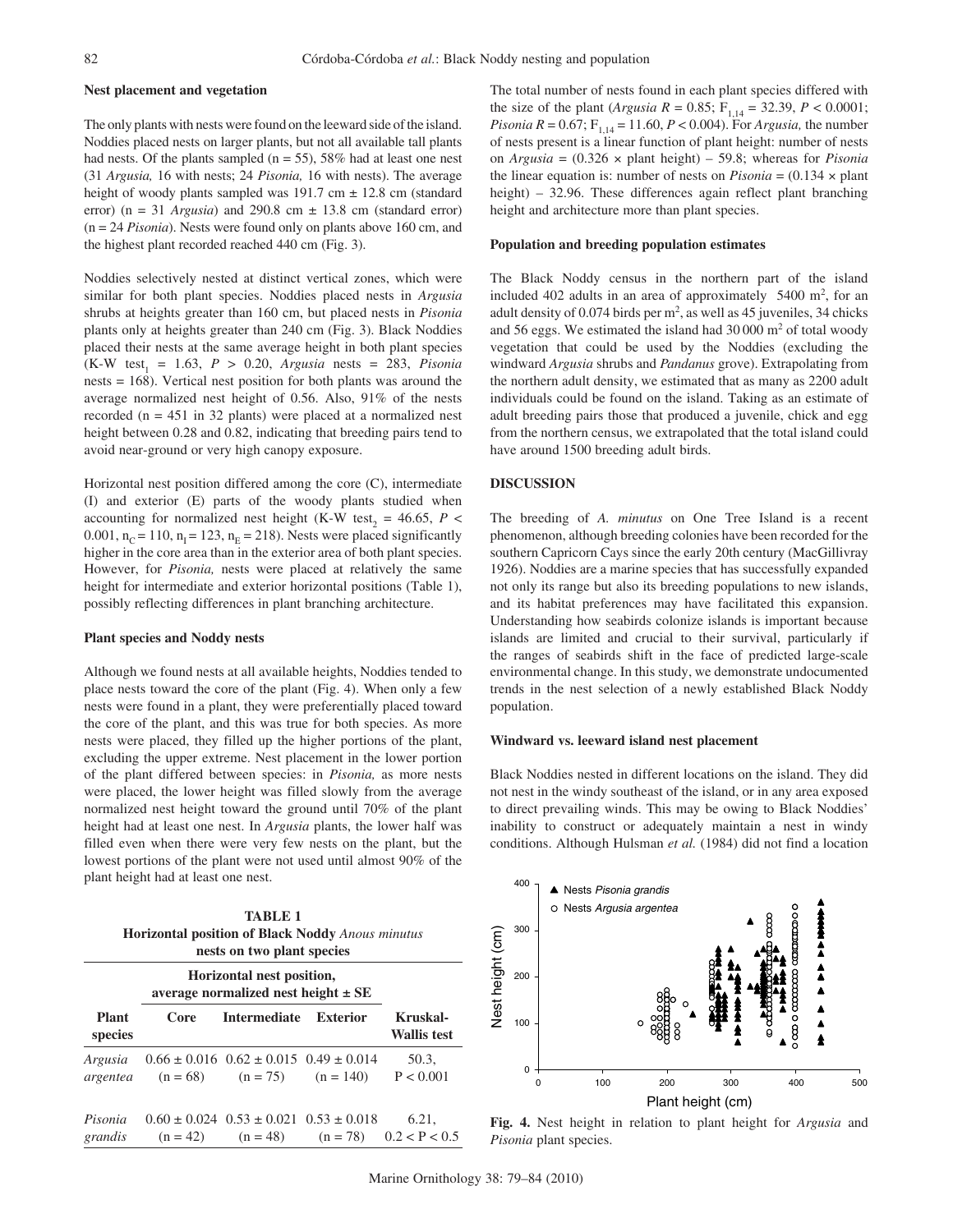effect on nest distribution at Masthead Island, they did report a trend for an increasing number of nests from the windward to the leeward side. On Heron Island, the average number of nests per plant is higher for the western half of the island than for the eastern half (Barnes & Hill 1989). This indicates that the protected center and west-leeward sides are preferred by Noddies and can sustain higher nesting densities per plant than the exposed east-windward sides (Barnes & Hill 1989). In our study, this trend is even more pronounced in that no nests were found in the wind-exposed areas; Noddies may not nest in the windward parts because of the strong winds or because of a lack of suitable woody vegetation or plant species (*Argusia* is present but *Pisonia* is lacking).

#### **Plant species and Noddy nests**

Black Noddies are known to nest on *Pisonia* as well as *Ficus opposita* and *Celtis paniculata* (MacGillivray 1928, Jahnke 1975, Hulsman *et al.* 1984, Barnes & Hill 1989). Only occasionally have nests been recorded in *Argusia* (Hulsman *et al.* 1984); thus, it does not seem to be a preferred species (Hulsman *et al.* 1984). However, in our study, we found no selection for *Pisonia* over *Argusia* for nesting ( $P > 0.20$ ). This may be due to the lack of other available nesting locations, since successional *Pisonia* trees are still being established on OTI, or to Noddies selecting for preferable plant architecture, given the options available, rather than for plant species.

Although Noddies show no plant species preference for nesting in our study, they may still rely on *Pisonia* plants when they are available (Cribb 1969, Walker 1991) because their leaves are an important resource for nest building (MacGillivray 1928, Gauger 1999). To our knowledge, no one has looked at the materials that make up a Noddy's nest, and it would be interesting to see whether *Pisonia* leaves are necessary for nesting, as other available material could also be used.

#### **Nest placement and preferences for vegetation characteristics**

Black Noddy nests were placed only on particular plants, depending on size and plant architecture. Small plants most likely did not have nests because they cannot support them; however, we found that on OTI Noddies nested lower on plants than they do on other islands. On Heron Island, nests were placed higher on plants, with the lowest nest recorded 120 cm from ground (Braithwaite 1973). This could be because of the relatively new establishment of vegetation on OTI or because plants are small and stunted due to a lack of soil and of supportive substrate on the coral island (Heatwole *et al.* 1981).

We found that average plant height is an important factor in nest selection; the largest number of nests was found on the tallest plants (tallest plant was 440 cm). Hulsman *et al.* (1984) have suggested that mean height of a plant is related to finding nests on it, but not necessarily related to the mean number of nests per plant. However, the number of nests is positively correlated with plant height (Ogden 1979, 1993a, Hulsman *et al.* 1984, Barnes & Hill 1989), with more nests being found at increasing height until a height threshold at which the tallest plants do not contain more nests than the smaller plants do (Ogden 1993a). We found that Noddies placed their nests mainly at an average normalized nest height of 0.56, toward the core parts of plants. Nests may be placed towards the core of the plant to avoid aggressive interactions with neighbors and interference from other individuals (Hulsman *et al.* 1984, Fisk 1977). Nesting preferences may also depend on plant height and general plant architecture, such as angle and density of branching, branch size and vertical and horizontal branching pattern. In addition, the sticky fruit clusters in the upper and outside parts of *Pisonia* plants may be avoided by nesting birds, since chicks may become entangled and die (Ogden 1993a). Although these factors have been suggested to influence nest selection, there has been no evidence to suggest that marine birds preferentially select for core areas of plants. Our study provides support for these theories because we found consistent selection for particular locations within a plant despite plant species differences.

#### **CONCLUSIONS**

We found that Black Noddies are able to successfully colonize new islands with low vegetation such as OTI, and this adaptability may influence their population growth rates. Research is needed to understand their establishment and recruitment patterns, the origin of first-time breeders, and any changes in breeding locations (Hulsman *et al.* 1997).

We found clear evidence that Noddies nest in different areas of the island and on plants protected from wind, independent of plant species. Our study shows the relative importance of looking at both macro- and micro-scales when considering nest preferences. At a macro-level, prevalent wind is an abiotic condition that may severally limit available nesting habitat. At a micro-level, individual characteristics within a plant are more important for Noddies than particular plant species. We demonstrate that nests fill a suitable plant in a non-random pattern, filling the intermediate portion of the plant first and then expanding toward the exterior portions. This pattern may be established by adults to avoid wind, cyclones, unwanted social interactions or predators.

A systematic census, even on a short visit, is useful as a basis for looking at longer-term population dynamics. Detailed population censuses of active breeding populations are not currently available for many islands in the GBR; such censuses would help to achieve a better understanding of not only the breeding ecology of the birds, but also when and why fluctuations occur (Dyer *et al.* 2005). Both widespread seabirds as well as those restricted to a small area can help us monitor changes at global and local scales as they are presented with many natural and anthropogenic threats (Croxall *et al.* 1984, reviewed in Hulsman *et al.* 1997 and Boere *et al.* 2006).

# **ACKNOWLEDGEMENTS**

This research was developed during the Tropical Ecology Course supported by the Department of Ecology and Evolutionary Biology, Princeton University. Thanks to the University of Sydney, Australia, and Heron Island Research Station for support. We thank the Great Barrier Reef Marine Park Authority and Queensland Parks and Wildlife Service (Permit No. QC07/072) for research and collection permits. We would like to thank Iain Couzin, Sarah Batterman, Caroline Farrior, Carla Staver, and Allison Shaw for their assistance and discussion. We would also like to thank Iain Couzin and Henry S. Horn for many valuable comments on earlier versions of the manuscript. We thank Peter Dann, John Ogden and an anonymous reviewer for comments on the manuscript. Lastly, Maria Byrne, Director of One Tree Island (OTI); Russell Graham, OTI Research Station Manager; and Jenny, OTI staff, provided hospitality and assistance.